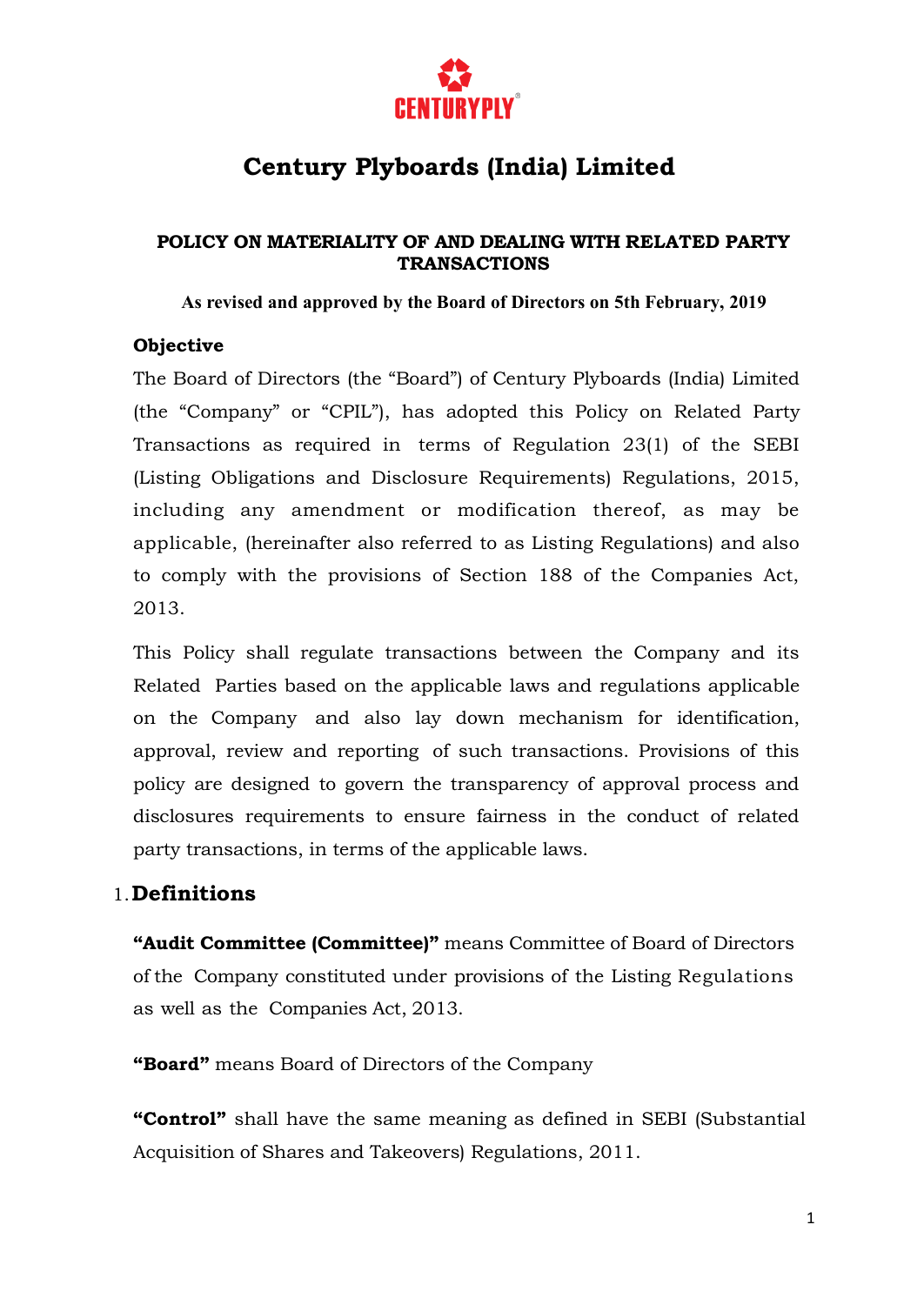

**"Key Managerial Personnel"** means a key managerial personnel as defined under the Companies Act, 2013

**"Material Related Party Transaction"** shall mean the following Transactions with a Related Party:

| <b>Nature of Transactions</b> |                                                | Limit for qualifying as Material          |
|-------------------------------|------------------------------------------------|-------------------------------------------|
|                               |                                                | <b>Related Party Transaction</b>          |
| 1.                            | Sale, purchase or supply of any goods or       | Exceeding 10% of the turnover or Rs. 100  |
|                               | materials, directly or through appointment of  | crore, whichever is lower                 |
|                               | agent.                                         |                                           |
| 2.                            | Selling or otherwise disposing of or buying    | Exceeding 10% of the net worth or Rs. 100 |
|                               | property of any kind, directly or through      | crore, whichever is lower                 |
|                               | appointment of agent.                          |                                           |
| 3.                            | Leasing of property of any kind.               | Exceeding 10% of the turnover or 10% of   |
|                               |                                                | the net worth, or Rs. 100 crore whichever |
|                               |                                                | is lower                                  |
| 4.                            | Availing or rendering<br>of any services,      | Exceeding 10% of the turnover or Rs.      |
|                               | directly or through appointment of agent       | 50 crore, whichever is lower              |
| 5.                            | Appointment of any related party to any        | Monthly remuneration exceeding two and    |
|                               | office or place of profit in the Company, its  | half lakh rupees                          |
|                               | subsidiary company or associate company.       |                                           |
| 6.                            | Underwriting the subscription of any           | Remuneration exceeding 1% of net          |
|                               | securities or derivatives thereof, of the      | worth                                     |
|                               | Company                                        |                                           |
| 7.                            | Transaction involving payments made to a       | Exceeding 2% of the annual consolidated   |
|                               | related party with respect to brand usage or   | turnover of the Company                   |
|                               | royalty                                        |                                           |
| 8.                            | Any other transaction with related parties,    | Exceeding 10% of the annual consolidated  |
|                               | other than those covered above, resulting in   | turnover of the Company                   |
|                               | transfer of resources, obligations or services |                                           |
|                               |                                                |                                           |

Note:

- a. the limits specified in points (1) to (4), point (6) and (7) shall apply for transaction or transactions to be entered into either individually or taken together with the previous transactions during a financial year.
- b. the turnover or net worth referred in the above points shall be computed on the basis of the audited financial statement of the preceding financial year.
- c. transaction with a Related Party shall be construed to include single transaction or a group of transactions in a contract

**"Policy"** means this Policy on Related Party Transactions.

"**Related Party**" means a related party as defined under the Companies Act, 2013 or under SEBI (Listing Obligations and Disclosure Requirements) Regulations, 2015 as amended from time to time.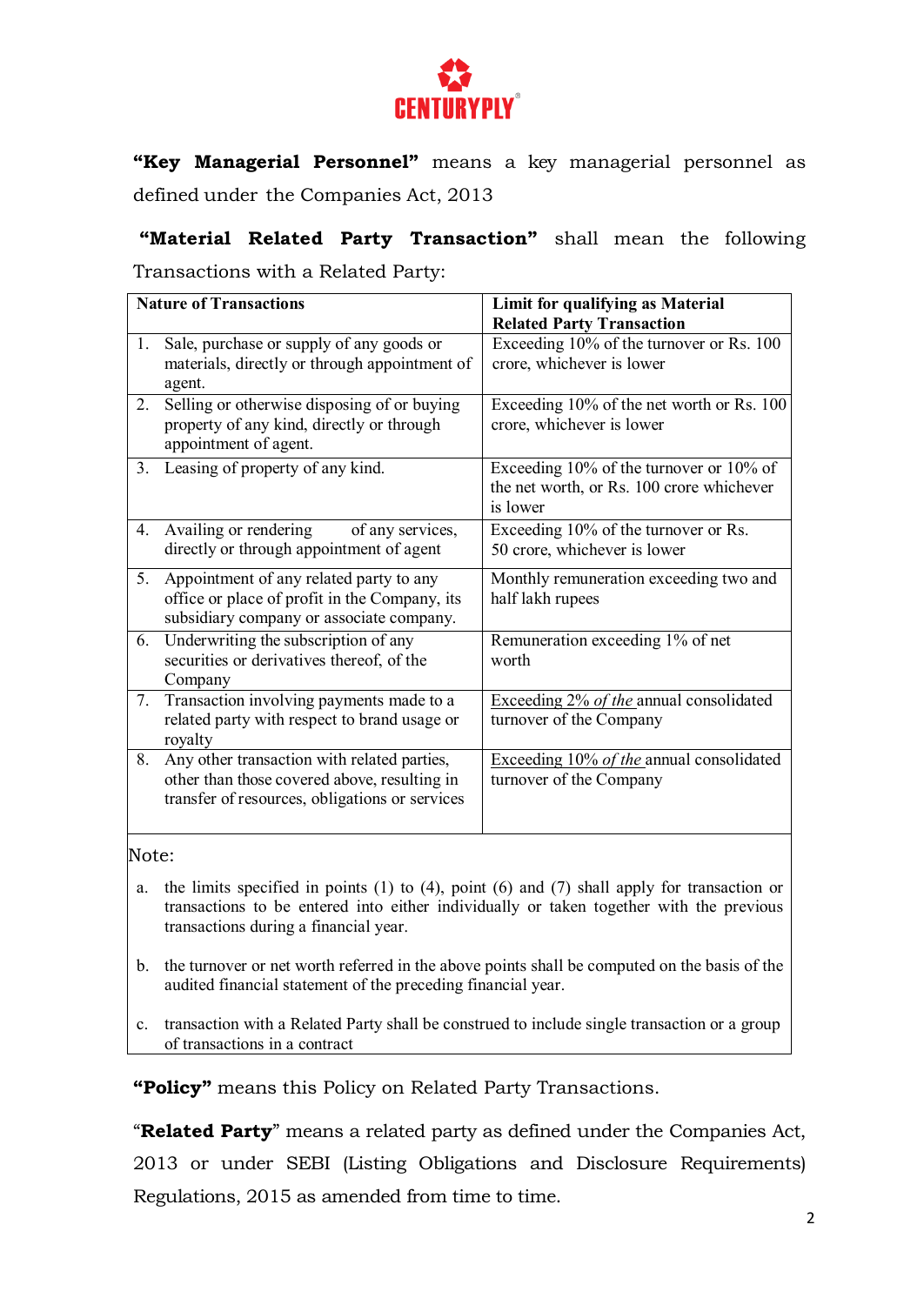

"**Related Party Transaction**" 'shall mean such transactions as specified under Section 188 of the Companies Act, 2013 or Rules made thereunder and Regulation 2(1)(zc) of the SEBI (Listing Obligations and Disclosure Requirements) Regulations, 2015 including any amendment or modification thereof, as may be applicable .

**"Relative"** means relative as defined under section 2(77) of the Companies Act, 2013 and Rules prescribed thereunder.

**"Arm's length transaction"** means a transaction between two related parties that is conducted as if they were unrelated, so that there is no conflict of interest.

## 2. **Policy**

All Related Party Transactions must be identified and reported to the Audit Committee and also to Directors and shareholders, wherever necessary, for their approval. The said transactions shall be disclosed in accordance with the requirements of the Companies Act, 2013 and the Listing Regulations.

## 3. **Procedure**

### **3.1 Identification of potential Related Party transactions**

Each director and Key Managerial Personnel is responsible for providing notice of disclosure of interest under section 184 of the Companies Act 2013 along with list of relatives to the Company. The Company shall ensure that no transaction is entered into with any entity/individual disclosed by the director/ KMP or any other related party without necessary approvals.

#### **3.2.Procedure to be adopted for Related Party Transactions**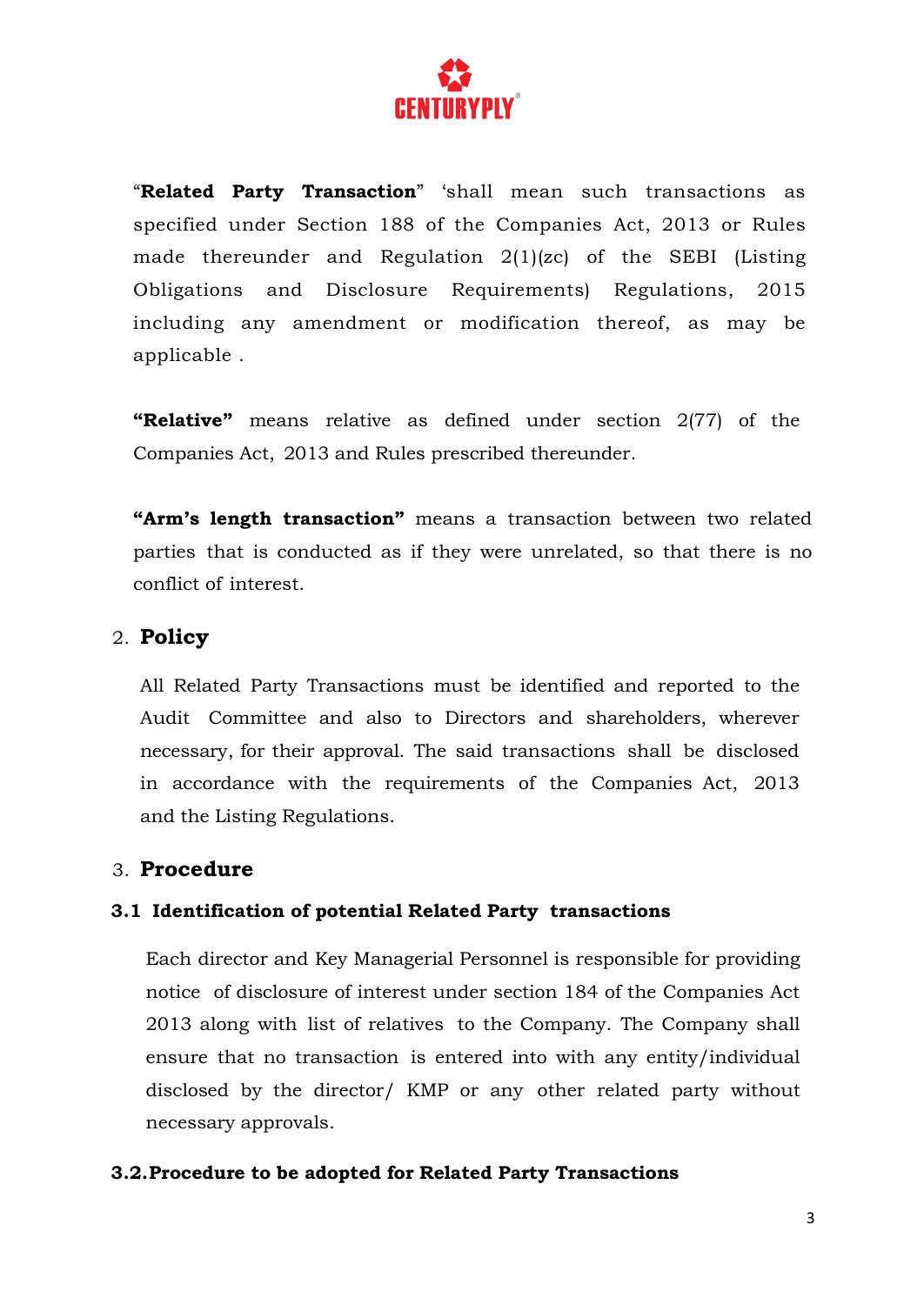

### **APPROVAL OF AUDIT COMMITTEE**

All Related Party Transactions shall require prior approval of the Audit Committee.

The Audit Committee may grant omnibus approval for Related Party Transactions proposed to be entered into by the company subject to the following conditions:

- a. The Audit Committee shall laydown the criteria for granting omnibus approval in line with the policy on Related Party Transactions of the Company and such approval shall be applicable in respect of transactions which are repetitive in nature;
- b. The Audit Committee satisfies itself the need for such omnibus approval and that such approval is in the interest of the Company;
- c. Such omnibus approval shall specify the following:
	- Name(s) of the Related Party;
	- Nature of the transaction;
	- Period of transaction;
	- Maximum amount of transaction that can be entered into;
	- The indicative base price / current contracted price and the formula for variation in the price, if any, and;
	- Such other conditions as the Audit Committee may deem fit.
- d. In such cases where the need for Related Party Transaction cannot be foreseen and details as required above are not available, the Audit Committee may grant omnibus approval for such transactions subject to their value not exceeding Rs. 1.00 crore per transaction;
- e. The Audit committee shall review, at least on a quarterly basis, the details of RPTs entered into by the Company pursuant to each of the omnibus approval given;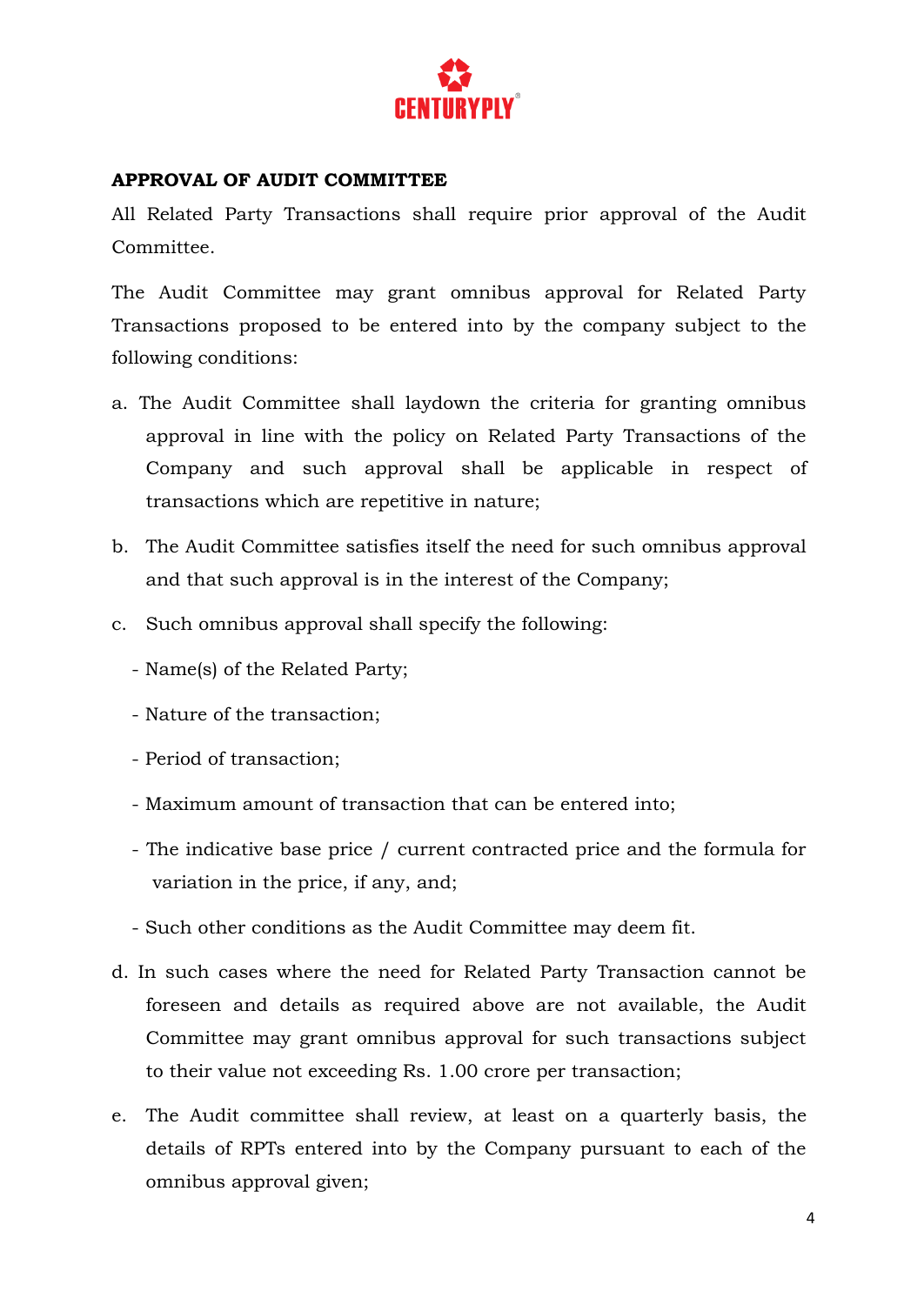

f. Such omnibus approvals shall be valid for a period not exceeding one year and shall require fresh approvals after the expiry of one year.

The Audit Committee will have the discretion to recommend / refer any matter relating to the Related Party Transaction to the Board for the approval.

### **APPROVAL OF BOARD OF DIRECTORS**

All Related Party Transactions shall be approved by the Board of Directors of the Company in terms of section 188 of the Companies Act 2013. However this provision will not apply to the transactions entered into by the company in its ordinary course of business other than transactions which are not on an arm's length basis.

All Material Related Party Transactions as defined above shall be approved by the Board of Directors of the Company.

#### **APPROVAL OF SHAREHOLDERS**

All material related party transactions as defined above shall be approved by the Shareholders and "related parties" as may be required by the Companies Act, 2013 or by the SEBI (Listing Obligations and Disclosure Requirements) Regulations, 2015 (including amendments thereto) in this regard, shall not vote to approve such resolution.

## **3.3 Factors to be considered while granting approval to Related Party Transactions**

The Audit Committee / Board will consider the following factors, among others, to the extent relevant to the Related Party Transactions while granting its approval:

a. Whether the terms of the Related Party Transaction are fair and on armslength basis to the Company and would apply on the same basis if the transaction did not involve a Related Party;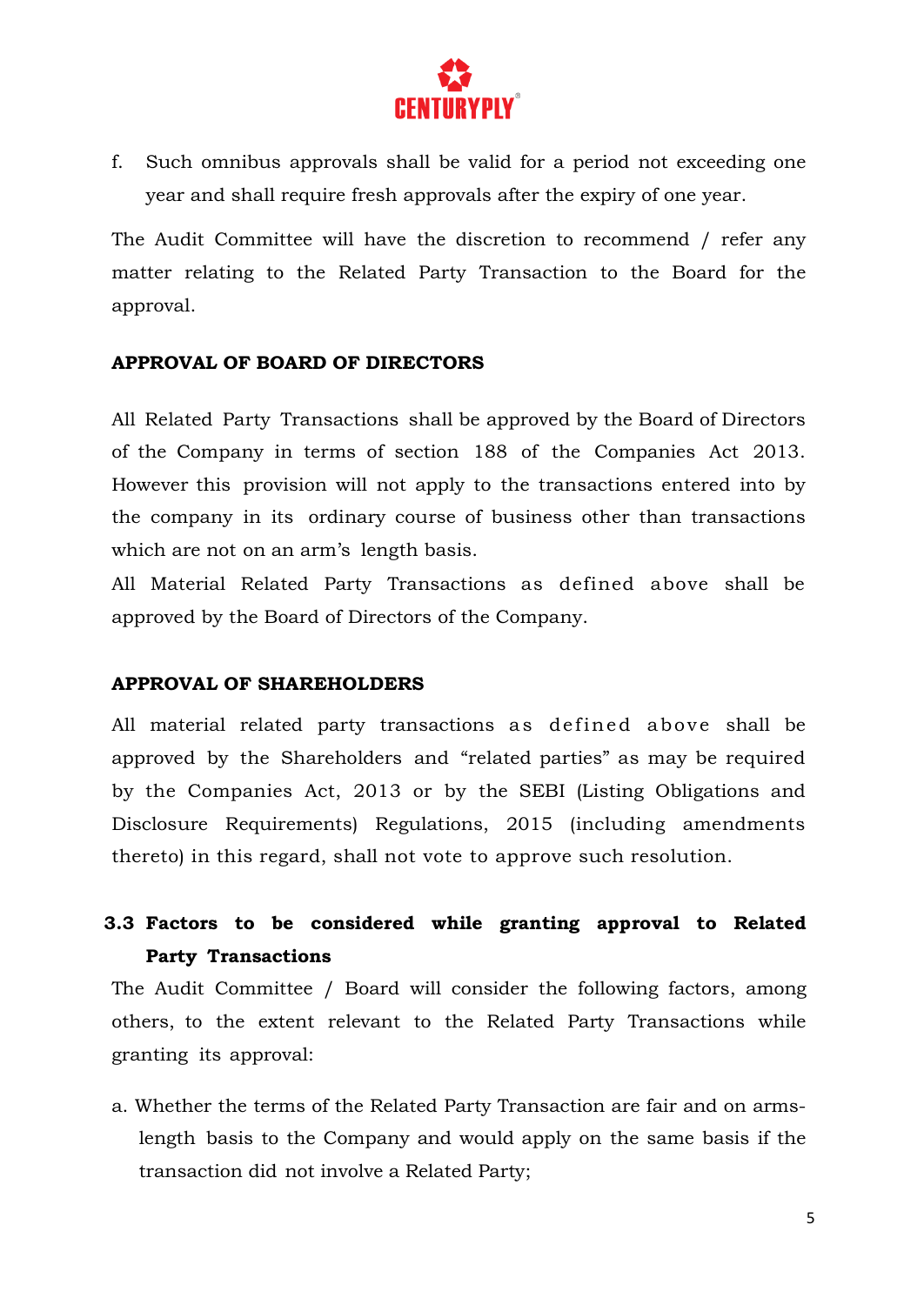

- b. Whether there are any compelling business reasons for the Company to enter into the Related Party Transaction and the nature of alternative transactions, if any;
- c. Whether the Related Party Transaction would affect the independence of an independent director;
- d. Whether the transaction qualifies to be a transaction in ordinary course of business;
- e. Whether the proposed transaction includes any potential reputational risk issues that may arise as a result of or in connection with the proposed transaction;
- f. Whether the Related Party Transaction would present an improper conflict of interest for any director or Key Managerial Personnel of the Company, taking into account the terms and size of the transaction, the purpose and timing of the transaction, the overall financial position of the director or other Related Party, the direct or indirect nature of the director's, Key Managerial Personnel's or other Related Party's interest in the transaction and the ongoing nature of any proposed relationship and any other factors the Board/Committee deems relevant.

#### **3.4 Review & monitoring of Related Party Transactions:**

The Audit Committee may review and monitor a Related Party Transaction taking into account the terms of the transaction, the business purpose of the transaction, the benefits to the Company and to the Related Party, and any other relevant matters. In connection with any review of a Related Party Transaction, the Committee has authority to modify or waive any procedural requirements of this Policy, subject to compliance with the requirements of the Companies Act, 2013 and Listing Regulations.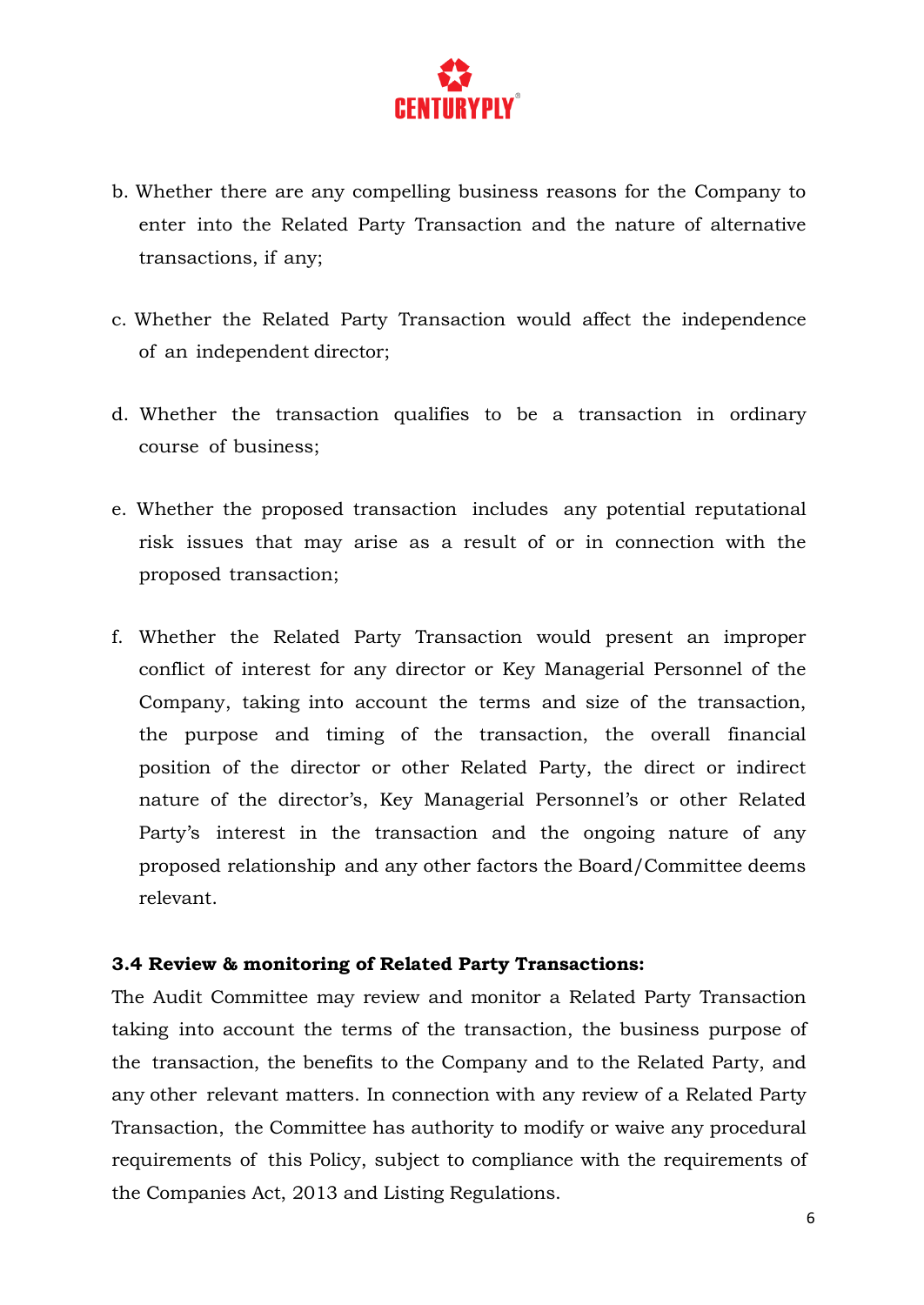

## **3.5 Following transactions not to be considered as Related Party Transactions:**

Notwithstanding the foregoing, the following Related Party Transactions shall not require approval of Audit Committee or Shareholders:

- a. Any transaction that involves the providing of compensation in connection with his or her duties to the Company or to any of its subsidiaries or associates, including the reimbursement of reasonable business and travel expenses incurred in the ordinary course of business.
- b. Reimbursement made of expenses incurred by a Related Party for business purpose of the Company, or Reimbursement received for expenses incurred by the Company on behalf of a Related Party.
- c. Reimbursement of pre-incorporation expenses incurred by or on behalf of a Related Party.
- d. Any transaction in which the Related Party's interest arises solely from ownership of securities issued by the Company and all holders of such securities receive the same benefits pro rata as the Related Party.
- e. Any other exception which is consistent with the Applicable Laws, including any rules or regulations made thereunder, and does not require prior approval by the Audit Committee.
- f. Transactions entered into between the Company and its wholly owned subsidiary whose accounts are consolidated with the Company and placed before the shareholders at the general meeting for approval.

## **4. Related Party Transactions not approved under this Policy**

In the event the Company becomes aware of a Transaction with a Related Party that has not been approved under this Policy, the matter shall be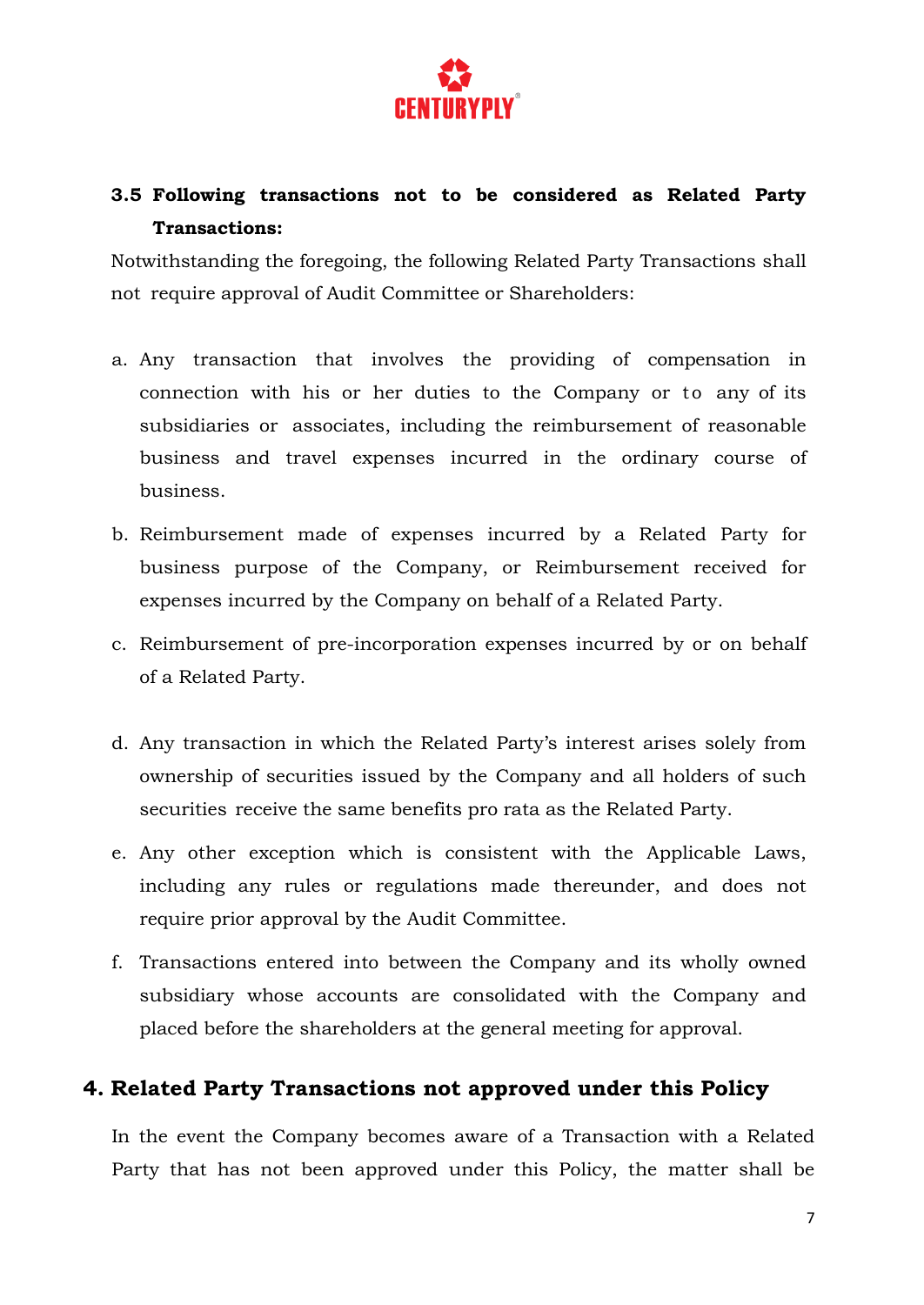

reviewed by the Audit Committee. The Audit Committee shall consider all of the relevant facts and circumstances regarding the Related Party Transaction, and shall evaluate all options available to the Company, including ratification by it or recommend the same to the Board for its ratification or for seeking approval of Shareholders or for revision or termination of the Related Party Transaction. The Committee shall also examine the facts and circumstances pertaining to the failure of reporting such Related Party Transaction to the Committee under this Policy, and shall take any such action it deems appropriate.

## **5. Existing Related Party Transactions**

This policy shall operate prospectively and all the agreements which have been entered before the effective date of this policy and are in accordance with the then prevailing laws shall be valid and effective. However, procedure under clause 4.2 mentioned above is to be followed in case of any material related party transactions which has been already approved and is likely to continue to be operational beyond March 2015.

This Policy will be communicated to all Directors, KMPs, operational employees and other concerned persons of the Company and the definition/ provisions of the policy herein shall be deemed to have been amended to the extent of any alterations in laws/ statutes by virtue of an amendment.

## **6. Registers & Disclosures**

### **Registers**

The Company shall keep and maintain a register, maintained physically or electronically, as may be decided by the Board of Directors, giving separately the particulars of all contracts or arrangements covered under Section 188 of the Companies Act, 2013 and such register is placed before the meeting of the Board of directors and taken note of.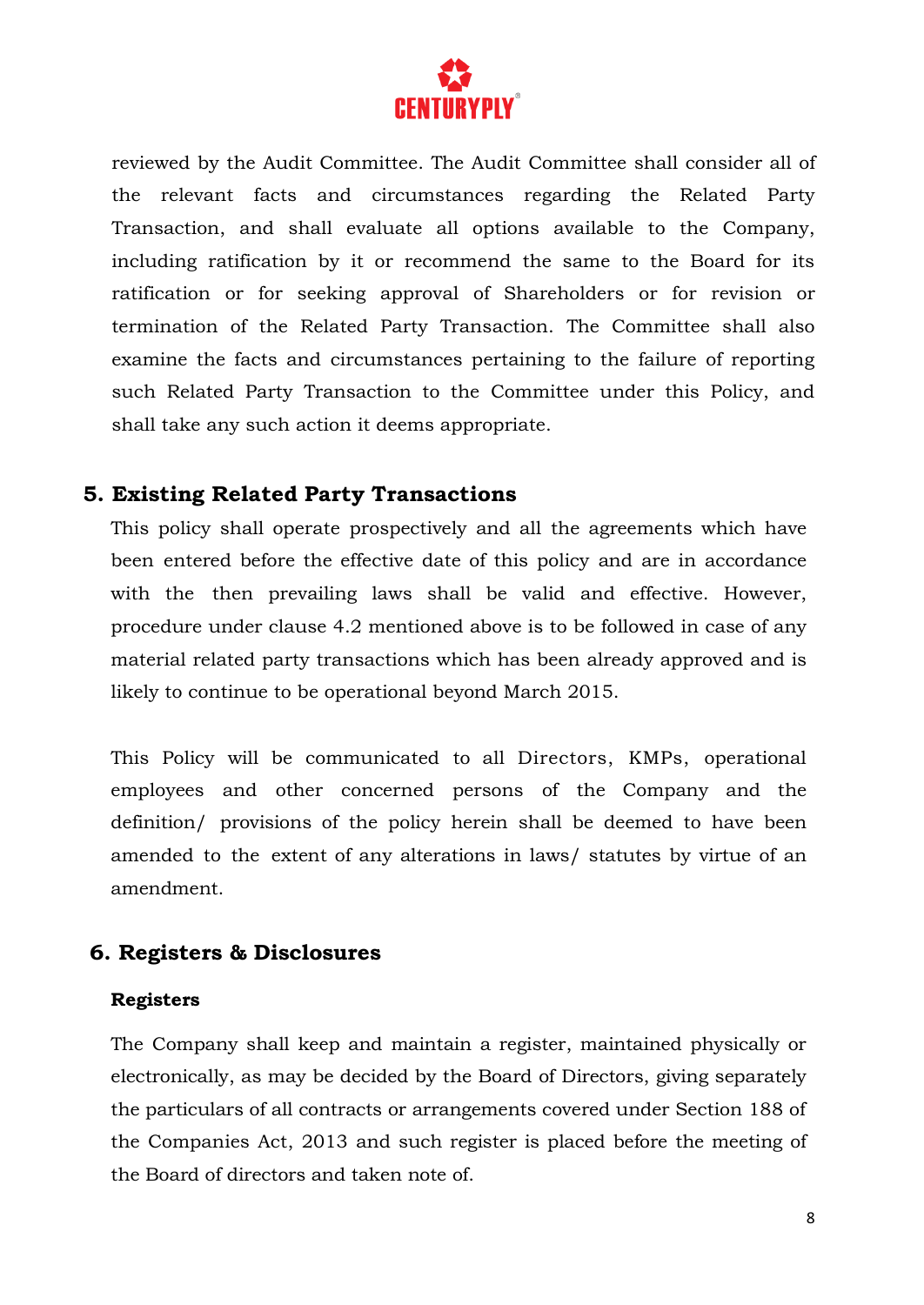

Every director or key managerial personnel shall, within a period of thirty days of his appointment, or relinquishment of his office in other Companies, as the case may be, disclose to the Company the particulars relating to his/her concern or interest in the other associations which are required to be included in the register maintained.

### **Disclosures**

- 1. Details of all material transactions with related parties are to be disclosed quarterly along with the compliance report on corporate governance.
- 2. The Company shall disclose the contract or arrangements entered into with the Related Party in the Board Report to the shareholders along with the justification for entering into such contract or arrangement.
- 3. The Company shall disclose this policy relating to Related Party Transactions on its website with reference thereto in the Annual Report.
- 4. The Company shall submit within 30 days from the date of publication of its standalone and consolidated financial results for the half year, disclosures of related party transactions on a consolidated basis to the stock exchanges and also publish the same on its website.

## **7. Review and Amendment**

The Policy on Related Party Transactions shall be mandatorily reviewed by the board of directors at least once every three years. However, it can /may be amended at any time and is subject to any further change in the Listing Regulations or the Companies Act, 2013 (the Act) or rules/regulations made thereunder.

Any change in the Policy shall be approved by the Board of Directors of the Company. The Board of Directors shall have the right to withdraw and/or amend any part of this Policy or the entire Policy, at any time, as it deems fit, or from time to time, and the decision of the Board in this respect shall be final and binding. Any subsequent amendment/modification in the Companies Act, 2013 or the Rules framed